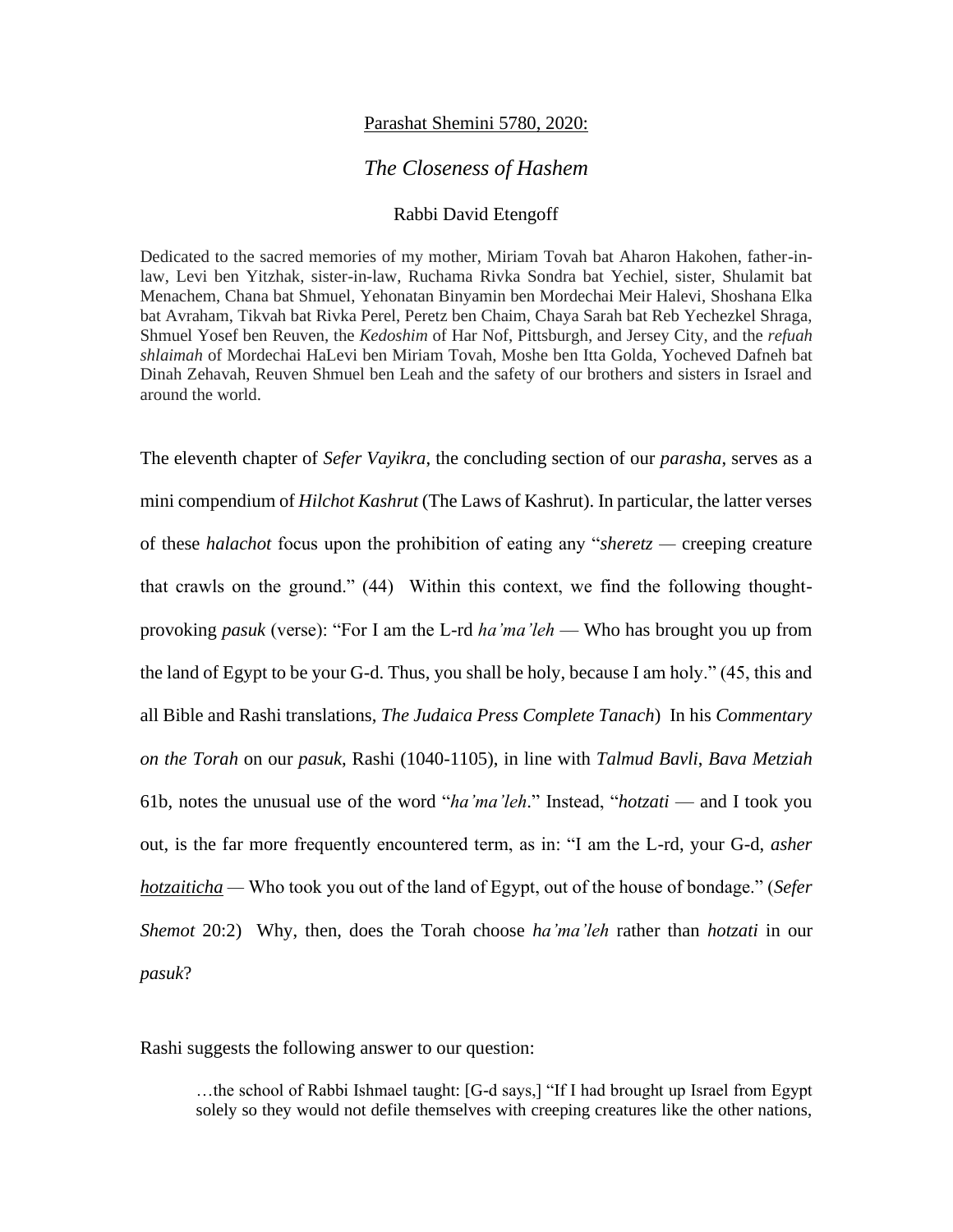it would have been sufficient for them, therefore, this is a *ma'alee'uta —* an exaltation for them [that is, this is one of the significant ways they are differentiated from the other nations of the world]." This, then, explains [the use of] the expression *ha'ma'leh*.

In sum, according to the school of Rabbi Yishmael, as cited by the Talmud and Rashi, our acceptance of the prohibition against eating *sheratzim* is so significant that for this, alone, we would have deserved *Yetziat Mitzrayim —* the Departure from Egypt, as this act is a *ma'alee'uta* that helps define our uniqueness as Hashem's holy people.

The Sforno (1475-1550) utilizes our *pasuk* to lead us to a deeper understanding of *kedushah*  (holiness) and its role in helping forge our relationship with Hashem:

And it is proper and fitting for you to undertake these efforts to sanctify yourselves and to be holy — in order to fulfill My will. For, in truth, My intention when I took you out of the land of Egypt was to enable you to apprehend this crucial concept, and in so doing I will now be your G-d without any intermediary whatsoever. Moreover, you will be holy and an eternal nation as a result of your striving to emulate Me through [the development of] your ethical characteristics and your essential principles of thought — for I am holy. (Translation and brackets my own)

Herein, the Sforno underscores a central theological construct of Judaism that is a corollary of our pursuit of *kedushah*, namely: "I will now be your G-d without any intermediary whatsoever." While it is true that the Master of the Universe is *l'ailah min kol birkata v'shirata* — above and beyond all blessings and praises, He nonetheless remains ever close and accessible to us. As the Torah attests: "For what great nation is there that has G-d *krovim aluv* — so near to it, as the L-rd our G-d is at all times that we call upon Him?"

(*Sefer Devarim* 4:7)

We are indeed fortunate that we have this singular and intimate relationship with Hashem that is devoid of "any intermediary whatsoever." This allows us to beseech Him from the depths of our hearts and call upon Him with the following *bracha* three times a day: